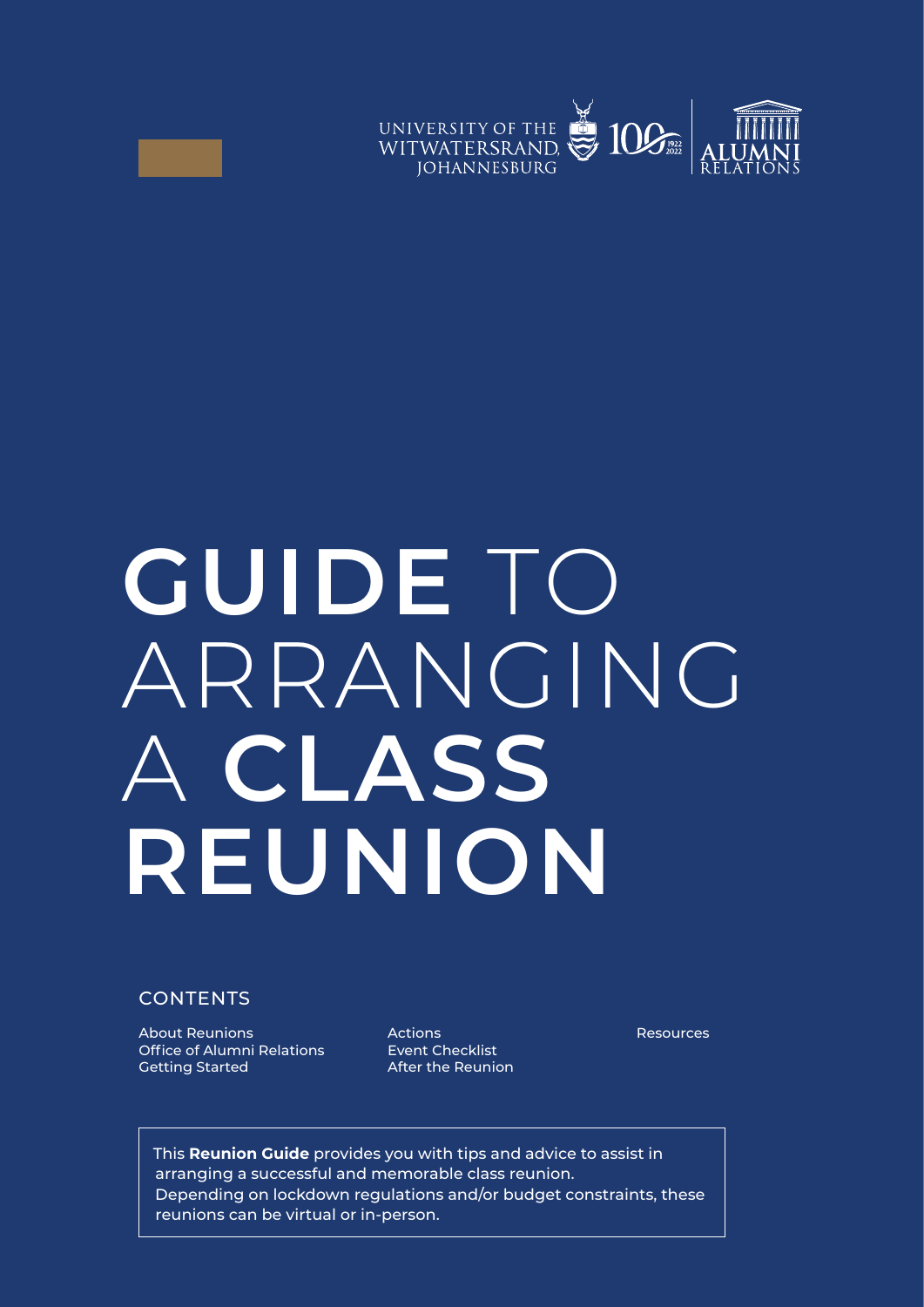# About Reunions

Alumni have a special relationship with their classmates and the lecturers who taught them. They also have a special relationship with alumni who studied in the same fields.

Class reunions can focus on a specific class and be held at regular intervals (e.g. every five years) and/or celebrate special anniversaries such as their 25th, 40th and 50th anniversaries. Alternatively, a cohort of classes from a particular era can be combined into a joint reunion.

#### **Class reunions are an opportunity for class members to reunite with old friends, to form new friendships, to expand professional networks, and to share memories of student life.**

They are also an opportunity for those that taught and mentored them to see how they have fared in their careers and for the School to update them on projects, initiatives and developments that have taken place at the University since graduation.

### **What do alumni want or expect from a class reunion?**

- **•** To renew old friendships, make new friends and network
- **•** To briefly hear about current-day Wits, its progress, achievements and challenges and its future direction and vision
- **•** To be inspired, learn something interesting or useful
- **•** To reminisce and remember the "good-old student days"
- **•** To ask questions and make comments about Wits and the School and to make observations and comments about their personal career experience since graduating.
- **•** Guests want to to feel special (acknowledge their achievements) and the event should be interesting, educational and/or entertaining.
- **•** Most importantly, they expect a reasonable number of classmates to attend. To avoid disappointment you should always inform guests beforehand who will be attending. Alumni are more likely to attend if they know who else will be there.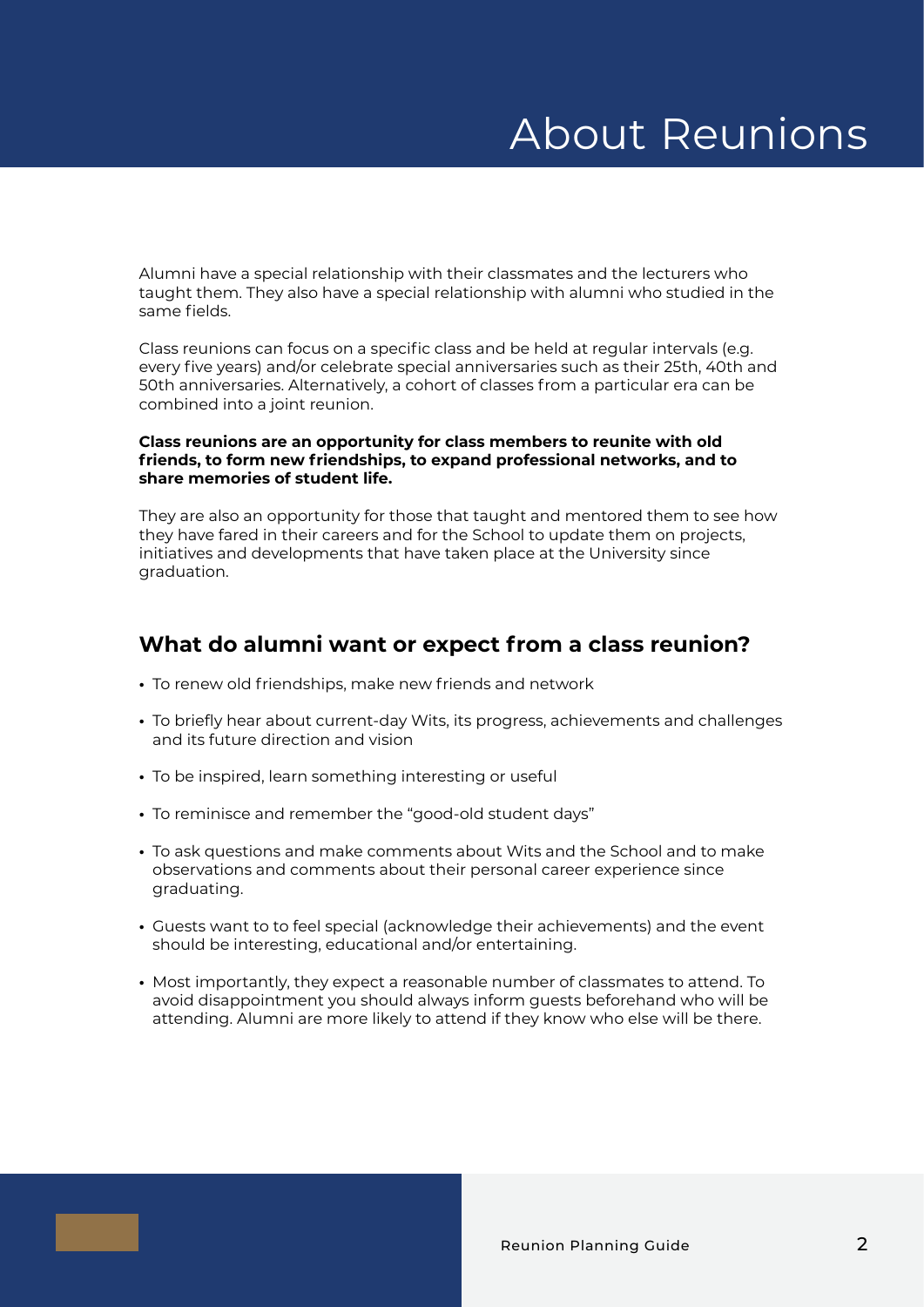# Office of Alumni Relations

### **The Alumni Relations Office provides the following support:**

- **•** A contact list of alumni from a particular class can be provided to a designated staff member in a School. In compliance with the POPI Act these lists are confidential and a [confidentiality agreement](https://www.wits.ac.za/alumni/alumni-events/events-documents) must be signed by the recipient.
- **•** Assisting with sending information to alumni and inviting them to the event.
- **•** Assisting in finding "lost alumni" whose details have not been updated on our system.
- **•** Promoting the reunion on our website, through our social media platforms and other alumni communication channels.
- **•** Providing advice on all aspects of an event in collaboration with the University's Functions and Events Office.
- **•** Providing assistance with information about alumni relations, the University and campus tours.
- **•** For any assistance required from the Alumni Relations Office, please contact **[Heather.Bangwayo@wits.ac.za](mailto:Heather.Bangwayo%40wits.ac.za?subject=)**

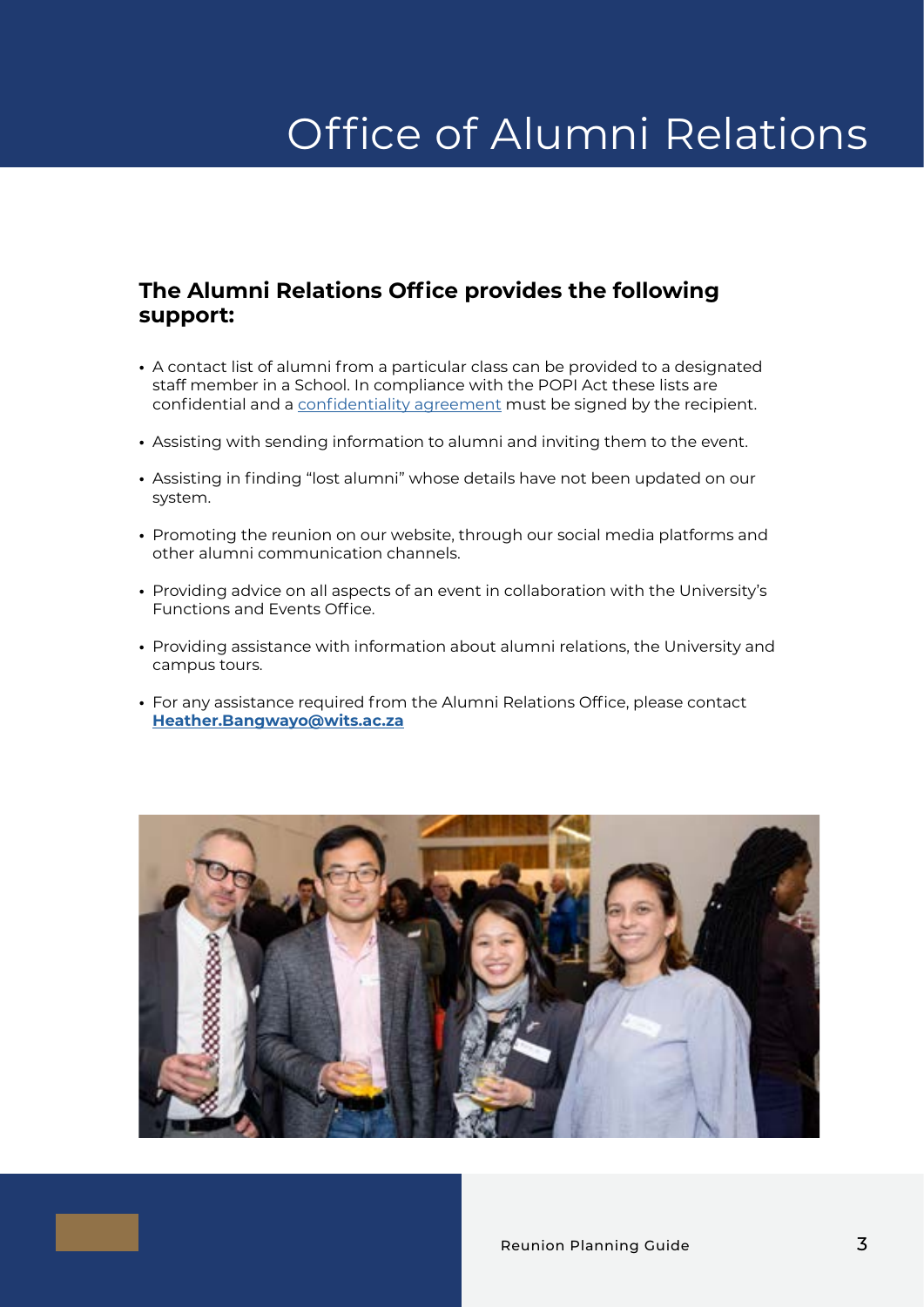# Getting started

### **3 - 6 months lead-time**

**•** Determine whether the event will be **virtual or in-person.**

If virtual, the Alumni Relations Office can assist with access to Zoom Meetings.

If in-person, then the following needs to be considered:

- **• Budget and funding for the event** (expected number of guests, will partners be included, venue hire, catering, audio-visual, entertainment, photographer/ videographer, name badges, and any other allied costs).
- **• Location, venue and type of event** e.g. a breakfast, lunch, dinner, concert, lecture, golf tournament, lecture hall, restaurant, hall etc.

#### **Campus venues**

[Wits Club and Barns Complex](https://www.wits.ac.za/campus-life/eateries/the-wits-club/)

[Wits Theatre, Great Hall and Linder Auditorium](https://www.wits.ac.za/witstheatre/venues-and-bookings/)

[Wits Sport conference and facilities](https://www.wits.ac.za/sport/wits-sport-conference-centre/)

### **For virtual and in-person events**

- **•** Determine a date (avoid religious holidays)
- **•** Determine the programme, format and structure of the event
- **•** Obtain a class list and start work on updating it

### **Developing a programme**

- **•** Decide on a structure for the programme
- **•** Identify and confirm appropriate presenters/presentations
- **•** If any class members have passed away, someone might share memories
- **•** Collect anecdotes, profiles, memories and stories of the learning experience at Wits to share with the group – five minute reminiscences
- **•** Source relevant photographs, videos, presentations, music of the day etc.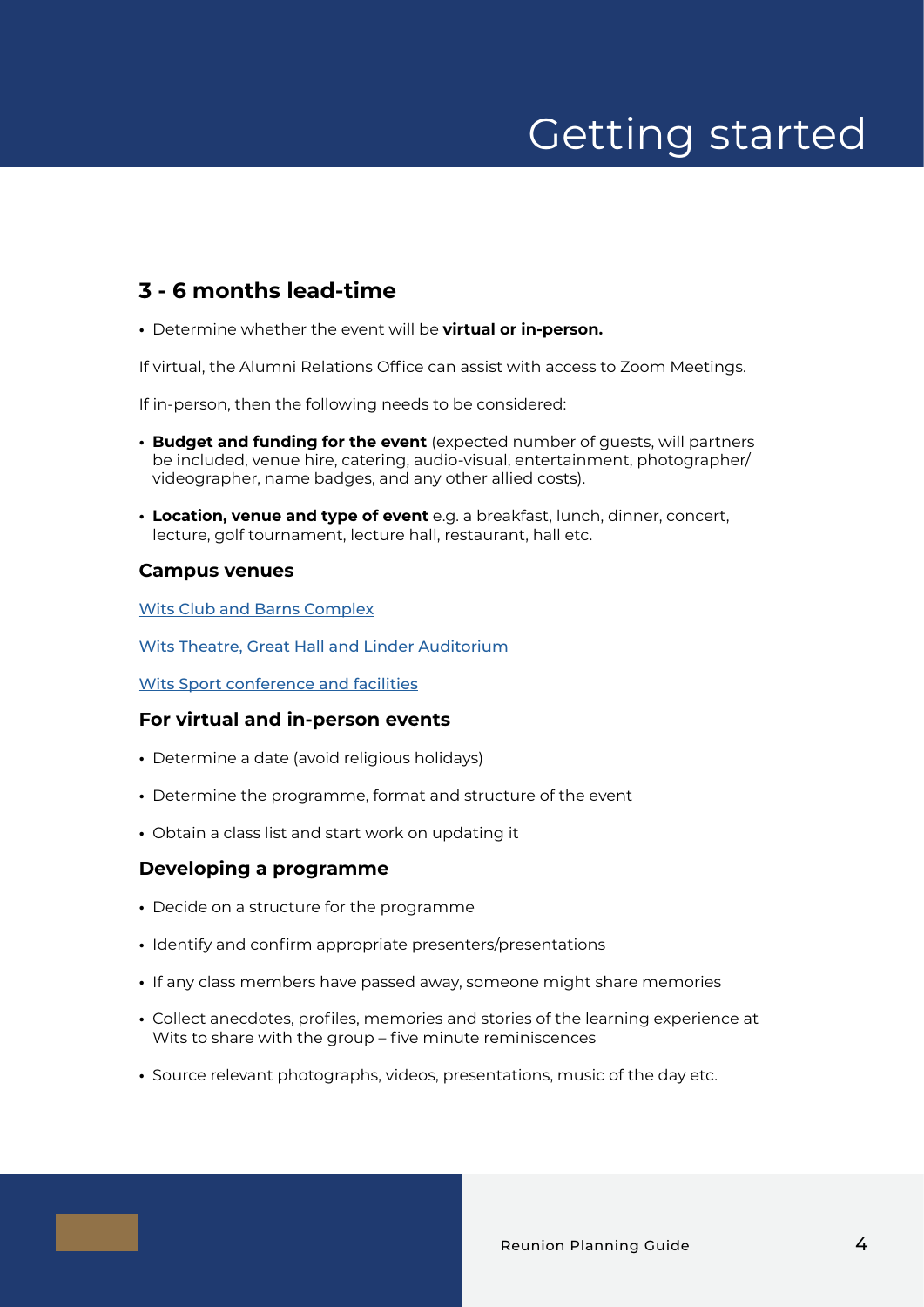# Ideas for a class reunion

### **Compile a Class Directory or Booklet. This could include:**

- **•** Then and now photographs
- **•** A short 5 10 lined profile on each alumnus and what s/he is doing
- **•** Include 5 6 structured questions such as hobbies, interests, bucket list, most memorable experience at Wits etc
- **•** Include any other detail and information the group would appreciate and wish to share
- **•** Memories of any alumni who have passed away

### **A Class Gift**

For more information on arranging a Class Gift, click [here](https://www.wits.ac.za/givingtowits/contact-us/#:~:text=Individual%20Giving%20and%20legacy%3A,Tel%3A%2027%2011%20717%209886)

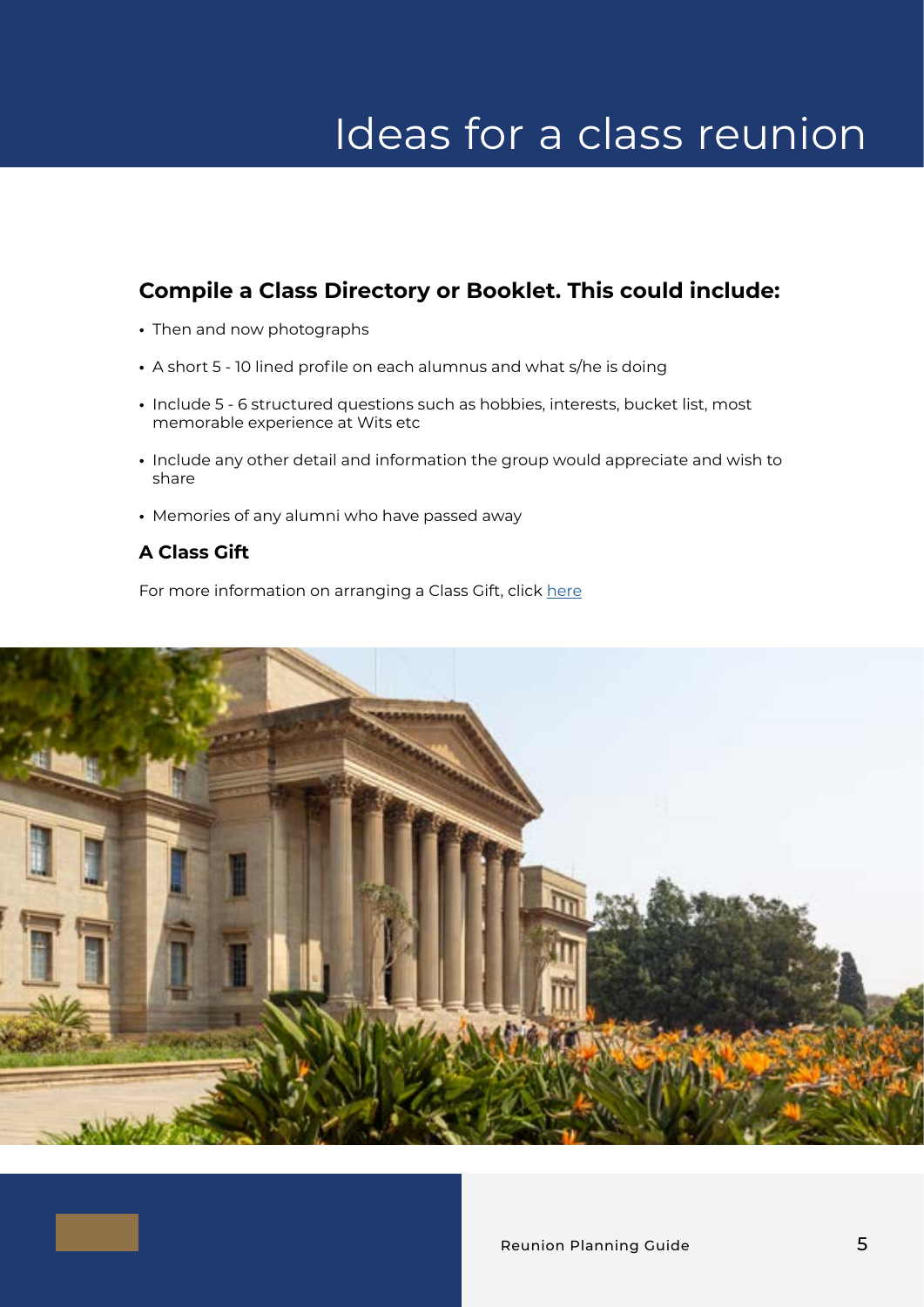

- **• Send a 'save the date'.** In choosing a date, take religious and public holidays into consideration as well as term dates if you intend to use a University venue.
- **• Develop an invitation** with date, time, venue/zoom, dress code, enquiries and RSVP contact details and deadline date. RSVPs to include partner and dietary requirements if applicable.
- **• Generate interest using social media,** create a Whatsapp group, encourage alumni to spread the word.
- **• Create nostalgia and enthusiasm** by sharing photos of past events, campus pictures and others.
- **• Extend invitation** to Dean/Head of School/past lecturers

#### **RSVPs**

- **•** Based on information gathered, create a **spreadsheet** list of attendees with applicable information:
	- **•** Name at graduation and name now
	- **•** Address
	- **•** Email
	- **•** Name of partner
	- **•** Dietary requirements
	- **•** Event RSVP
	- **•** Payments
	- **•** Other appropriate detail
- **•** Confirm the **Programme of Events** including any speakers, presentations, MC, entertainment
- **•** Finalise **logistical arrangements** including signs, displays, presentations, nametags etc
- **•** Prepare a **check list** for each event during the reunion period (see Events checklists below)
- **•** Have a **contingency plan** for everything

Reunion Planning Guide 6